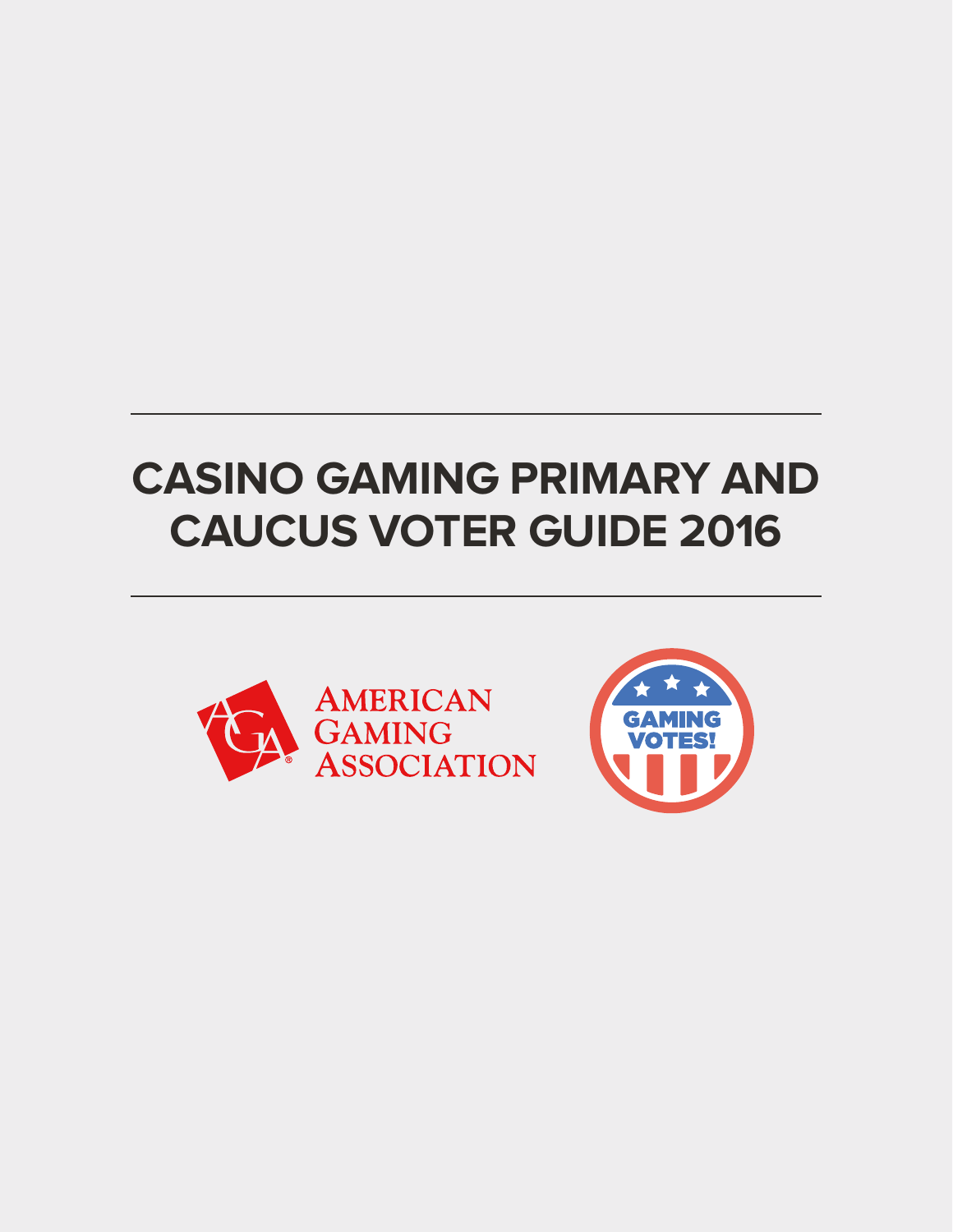### **CASINO GAMING PRIMARY AND CAUCUS VOTER GUIDE 2016**



Dear Gaming Colleague:

The American Gaming Association (AGA) is ensuring that you have the information you need to participate in an upcoming presidential primary or caucus. Enclosed you will find a host of information about how to register to vote, key dates and deadlines, and where the candidates stand on issues that affect your livelihood.

Over the last year, AGA has aggressively sought to educate presidential candidates about the variety of career opportunities gaming companies provide to people of all backgrounds and experiences, as well as the significant economic impact of the industry in the most important presidential states. It just so happens that in the key states, gaming supports more than half-a-million jobs and generates \$75 billion in economic activity.

In any state with gaming, we want candidates seeking elected office to meet with you – to get to know the employees who ensure this industry thrives, through world-class guest services and unmatched entertainment experiences. In doing so, they will come away with a true understanding of what the casino gaming industry is all about in 2016.

As one of the nearly one million people who work in the diverse casino gaming industry, you have an opportunity to play a significant role in selecting the next president of the United States. We thank you for your engagement in the political process and welcome your feedback.

Sincerely,

**Geoff Freeman** President and CEO American Gaming Association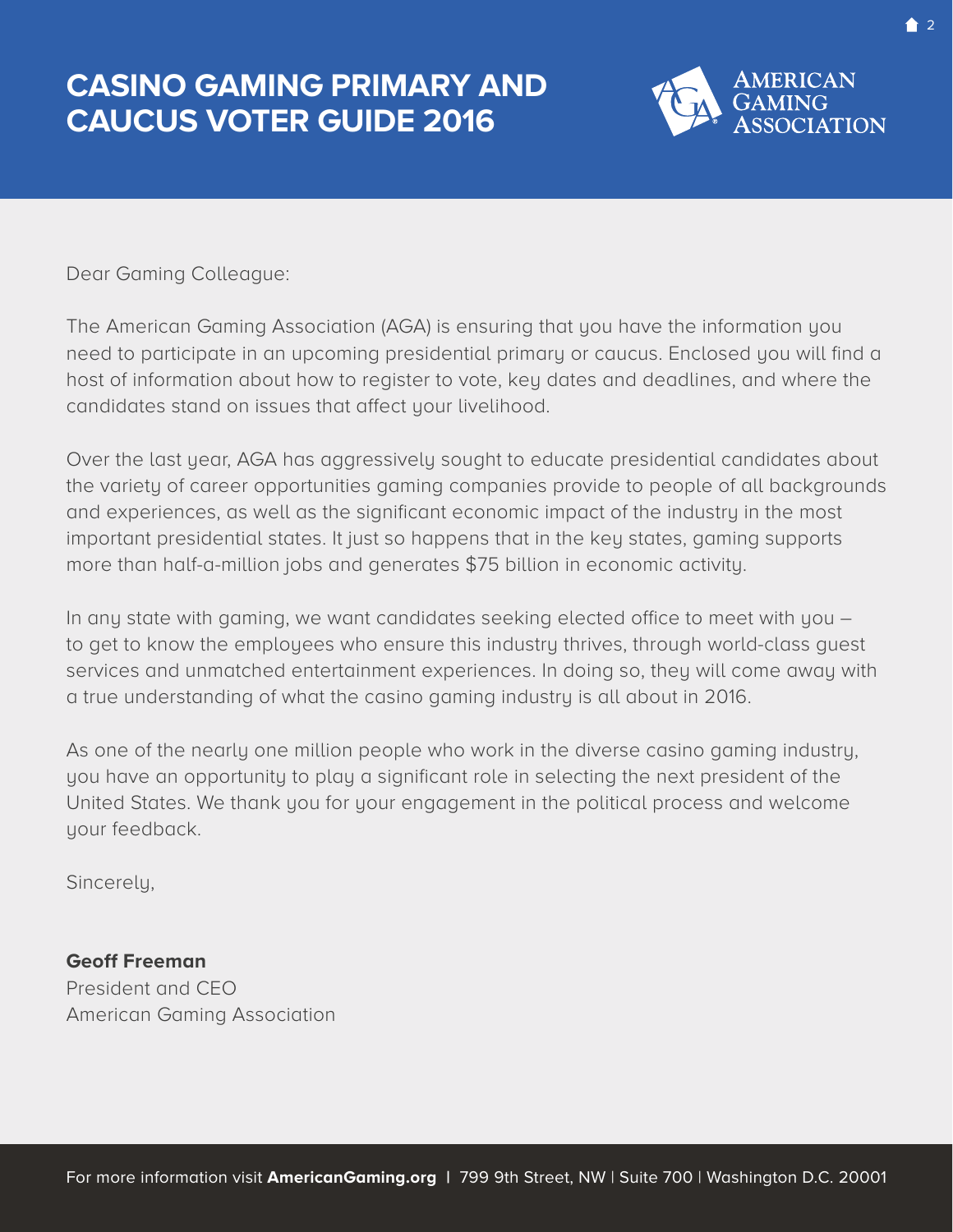# <span id="page-2-0"></span>**TABLE OF CONTENTS**



#### **4 [Candidates for President](#page-3-0)**

- **5** [Jeb Bush](#page-4-0)
- **6** [Ben Carson](#page-5-0)
- **7**  [Hillary](#page-6-0) Clinton
- **8**  [Ted Cruz](#page-7-0)
- **9**  [John Kasi](#page-8-0)ch
- **10**  [Marco Rubio](#page-9-0)
- $11<sup>1</sup>$ [Bernie Sande](#page-10-0)rs
- $12<sup>°</sup>$ [Donald Trump](#page-11-0)

### **[Caucus/Primary & Voter Reg](#page-9-0)istration**

**13** [Nevada](#page-12-0)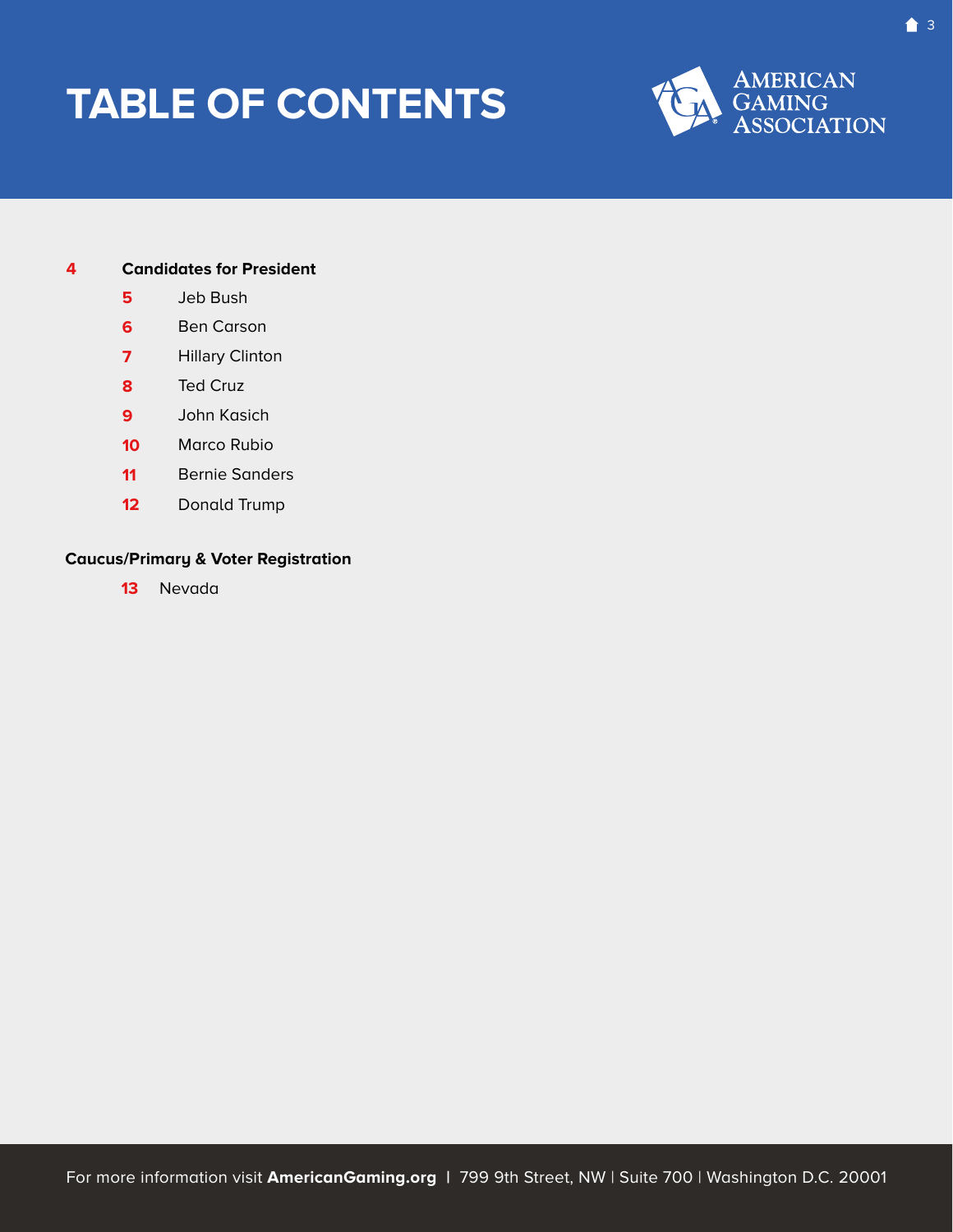<span id="page-3-0"></span>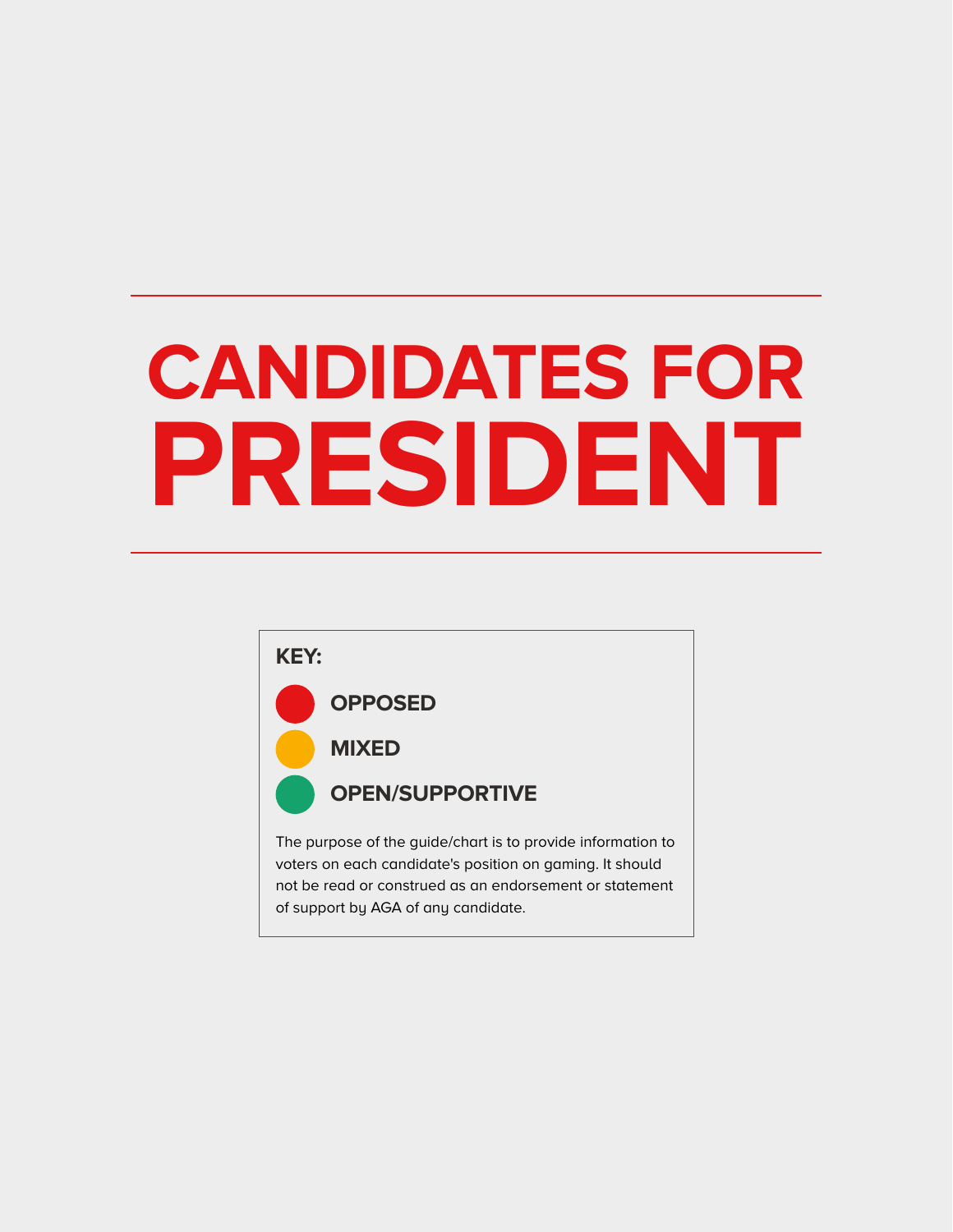

<span id="page-4-0"></span>

### **JEB BUSH (R) WWW.JEB2016.COM**

Jeb Bush served as the governor of Florida from 1999 to 2007.

### **VIEWS ON GAMING**

Bush governed a state where gaming supports nearly 8,000 jobs, drives \$1.2 billion in economic activity and generates nearly \$350 million in tax revenue.

Bush served on the board of the Florida "No Casinos" group, which opposes the expansion of casino gaming in the state because it believes gaming poses a "threat to our economy, our families, our quality of life, and the character of our communities." [NoCasinos.org]

"The facts are that Jeb Bush has always opposed casino gambling and he will continue to do it," Bush campaign spokesman, Cory Tilley, told the Associated Press during his campaign for governor in 1998. [Associated Press, 7/22/98]

"'I think gambling is a vivid example of a culture that demands immediate gratification,' giving an 'impression that you can achieve things without work' and 'that luck matters,' the former governor said. As such, gambling is a 'deterrence for true economic development.'" [The Kansas City Star, 4/5/08]

"I don't like gambling, just for the record. Is that politically incorrect in Nevada?" [Ralston Live, October 21, 2015]

"I hate gambling. I hate it." [Miami Herald, November 17, 2015]

"I am opposed to casino gambling in this state and I am opposed whether it is on Indian property or otherwise ... The people have spoken and I support their position." [CNN.com, September 1, 2015]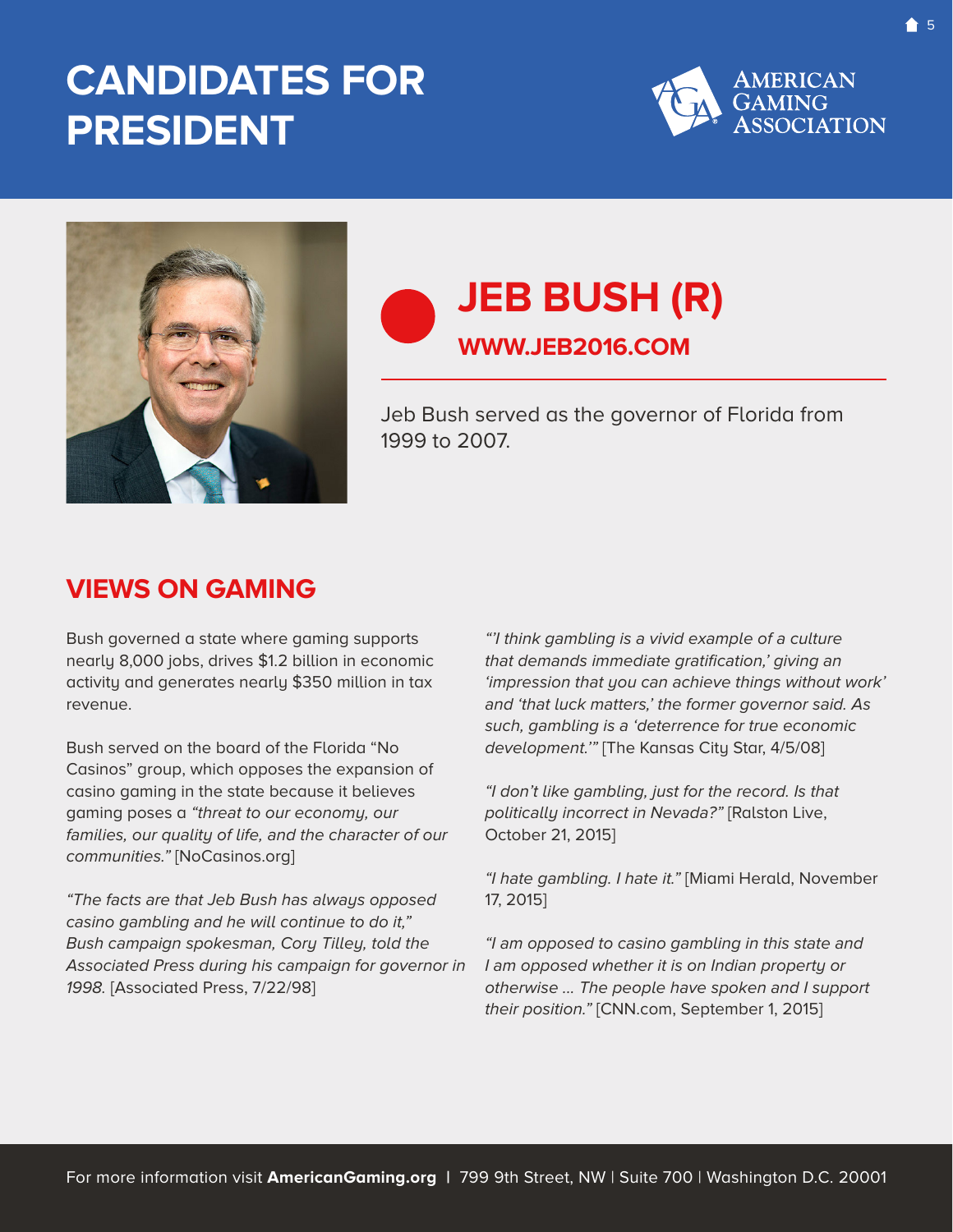

<span id="page-5-0"></span>

### **BEN CARSON (R) WWW.BENCARSON.COM**

Ben Carson is a retired pediatric neurosurgeon who worked at Johns Hopkins Hospital in Baltimore, Maryland.

### **VIEWS ON GAMING**

"'Any gaming issue should be a state issue,' according to Carson." [Las Vegas Review-Journal, November 23, 2015]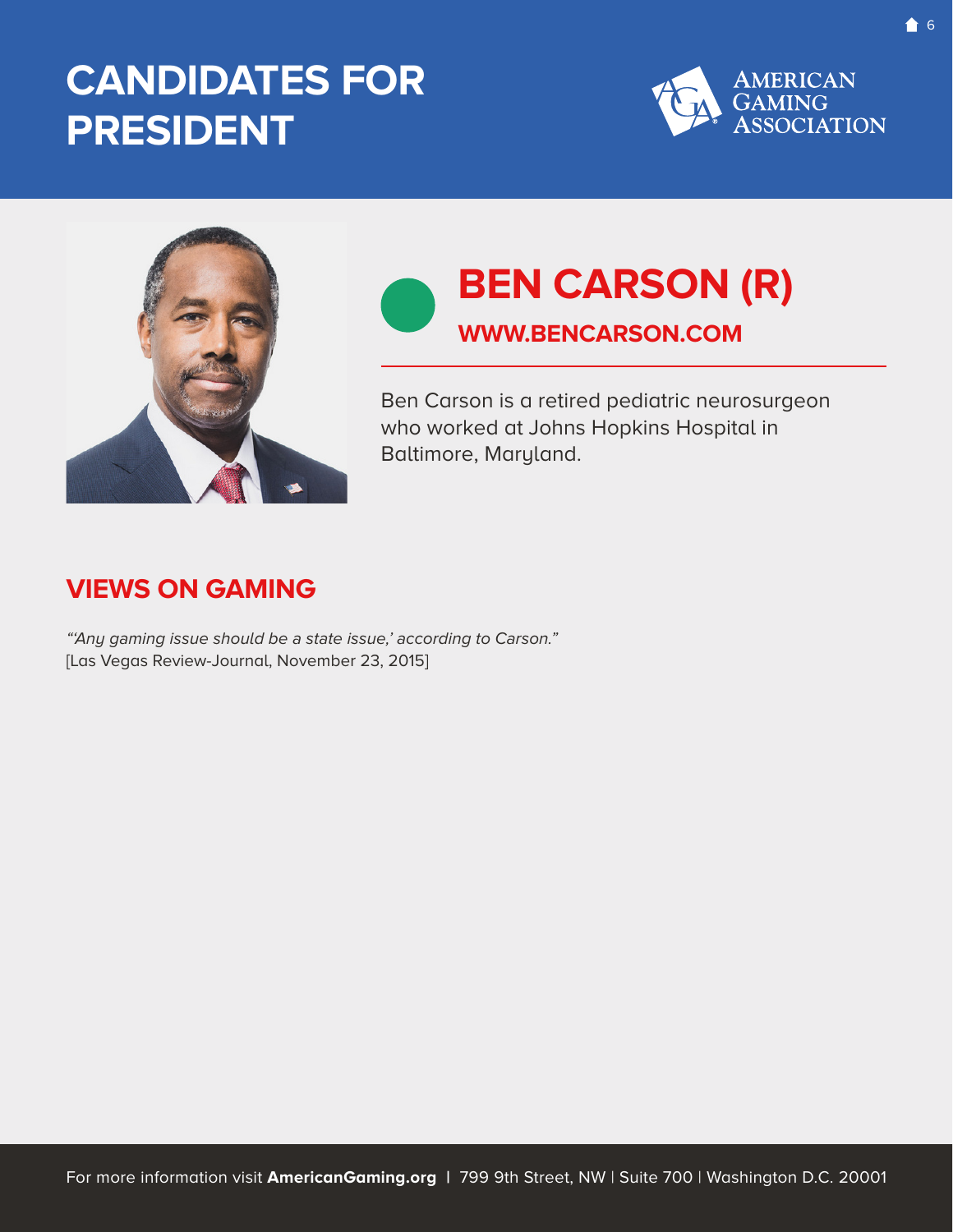

<span id="page-6-0"></span>

# **HILLARY CLINTON (D)**

### **WWW.HILLARYCLINTON.COM**

Hillary Clinton is a former First Lady, U.S. senator from New York and U.S. Secretary of State.

### **VIEWS ON GAMING**

Clinton opposed bringing casinos to Arkansas when she was the state's first lady in 1984. [Las Vegas Sun, July 6, 2015]

In a debate during her campaign for U.S. Senate in 2000, Clinton said, "I know how hard the people in Niagara are working to try to turn their economy around and if they believe that a casino would help attract more tourists back to what really was the tourism capital of America for so many decades, I - I would support that. I leave that to their judgment." [Online Poker Report, October 22, 2014]

"Hillary believes that the development of a casino at the Monticello Raceway can be the spark for economic growth in the Catskills, and she supports it," said Clinton spokesman Howard Wolfson. [New York Post, April 11, 2015]

In June 2015, Clinton spoke at MGM Resorts International's Aria Resort & Casino and met with gaming workers. During her speech, she recognized the workers, saying Las Vegas 'runs on grit, not just glitz.' [POLITICO, June 18, 2015]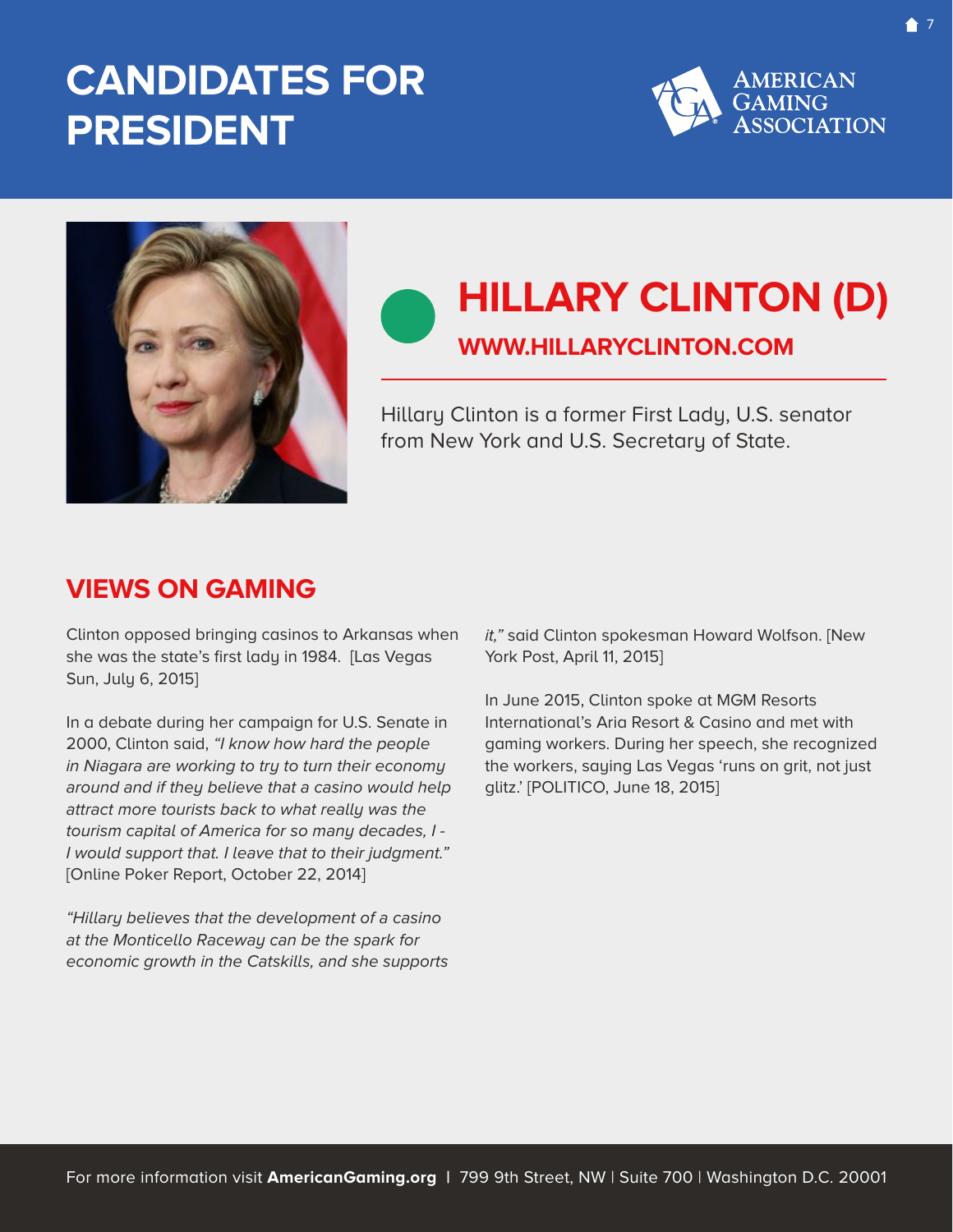

<span id="page-7-0"></span>

### **TED CRUZ (R) WWW.TEDCRUZ.ORG**

Ted Cruz is a U.S. senator from Texas.

### **VIEWS ON GAMING**

"Cruz said states 'have the determination as to what level of casino gaming to allow.'" [Las Vegas Review-Journal, December 15, 2015]

"In a Senate floor speech Friday night, Cruz called Brand USA 'another bit of corporate welfare,' adding that it 'is one of the current majority leader's pet

projects because it helps promote casinos in his home state. Last I checked, casinos were very profitable endeavors that didn't need the taxpayers helping them out, didn't need the Congress serving your hard-earned dollars and handing it out to promote casinos.'" [Roll Call, December 15, 2014]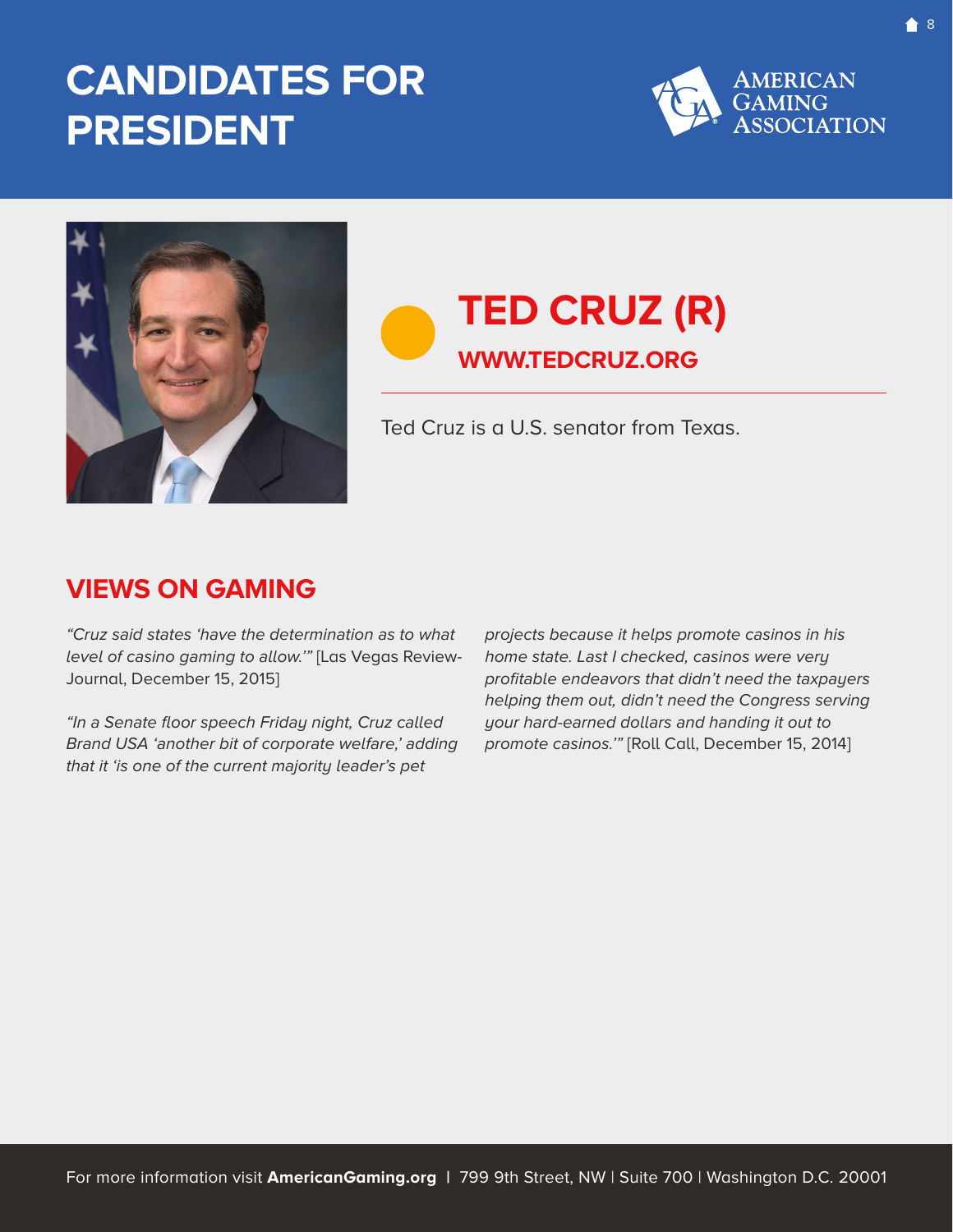

<span id="page-8-0"></span>

### **JOHN KASICH (R) WWW.JOHNKASICH.COM**

John Kasich is the current governor of Ohio and a former U.S. congressman from Ohio.

### **VIEWS ON GAMING**

Kasich is governor of a state where gaming supports nearly 18,000 jobs, drives \$3 billion in economic activity and generates more than \$900 million in tax revenue.

In 2009, Kasich said, "I'm not ideologically opposed to gambling…I haven't made up my mind on it, but I'm not going to say we're not going to do it and pound my fist on the table. We'll have to see, and that doesn't mean we are going to do it. We'll have to take a really hard look at it…I have a sense that the state ought to own it and lease it if it's going to work." [The Columbus Dispatch, July 31, 2009]

"If people in Ohio are going to Kentucky, Pennsylvania, West Virginia, Michigan (to gamble), we have to honestly look at whether, if they want to do that, we can keep them here and we can benefit and lower their taxes, not patch holes in a budget." [The Columbus Dispatch, July 31, 2009]

When asked about his successful effort to raise taxes on casinos in Ohio, Kasich said, "Look, they needed to pay their fair share to the state. Most of the agreement was with local communities, OK? And I thought the state should get more, and we reached a good agreement. And they've opened all the casinos and things are fine." [Ralston Live, June 15, 2015]

"I'm proud that Ohioans are getting \$220 million more from gaming companies – funds that will help improve education and job training, as well as support food banks," Kasich said in a statement. "I know that many thought it was futile to push the gaming companies for a better deal, but the governor's job isn't just to enforce laws, it's also to make sure they benefit Ohioans in the greatest possible way. This agreement does that, and also provides the casinos a more predictable set of rules so they can be more successful. The casinos can now more forward without delay. This is a win for all involved." [BizJournal-Columbus, June 17, 2011]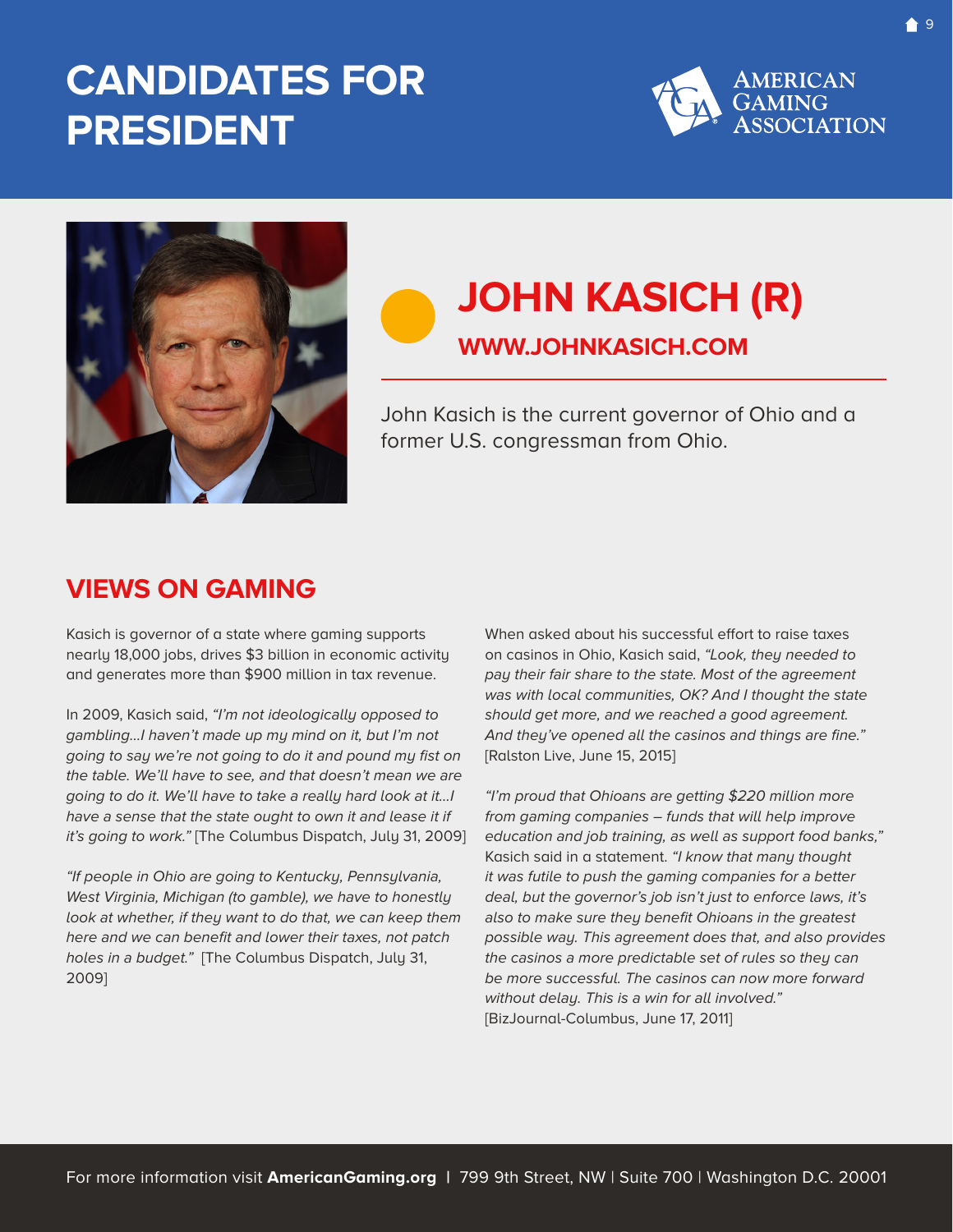

<span id="page-9-0"></span>

### **MARCO RUBIO (R) WWW.MARCORUBIO.COM**

Marco Rubio is a U.S. senator from Florida.

### **VIEWS ON GAMING**

Rubio represents a state where gaming supports nearly 8,000 jobs, drives \$1.2 billion in economic activity and generates nearly \$350 million in tax revenue.

Rubio has described expanded gambling as "morally indefensible." [Orlando Sentinel, 11/18/07]

In a 2007 an op-ed for Florida Baptist Witness, Rubio wrote: "I will be more steadfast and diligent in my final term as

speaker to oppose gambling legislation. But Floridians who oppose gambling must also send a message that there is an electoral price to be paid for supporting gambling." [Palm Beach Post, 7/27/07]

"Nevada is the gambling mecca of the United States and it has a higher unemployment rate [and] their housing market is upside down," he said. "They are hurting in Nevada." [Washington Post, June 25, 2015]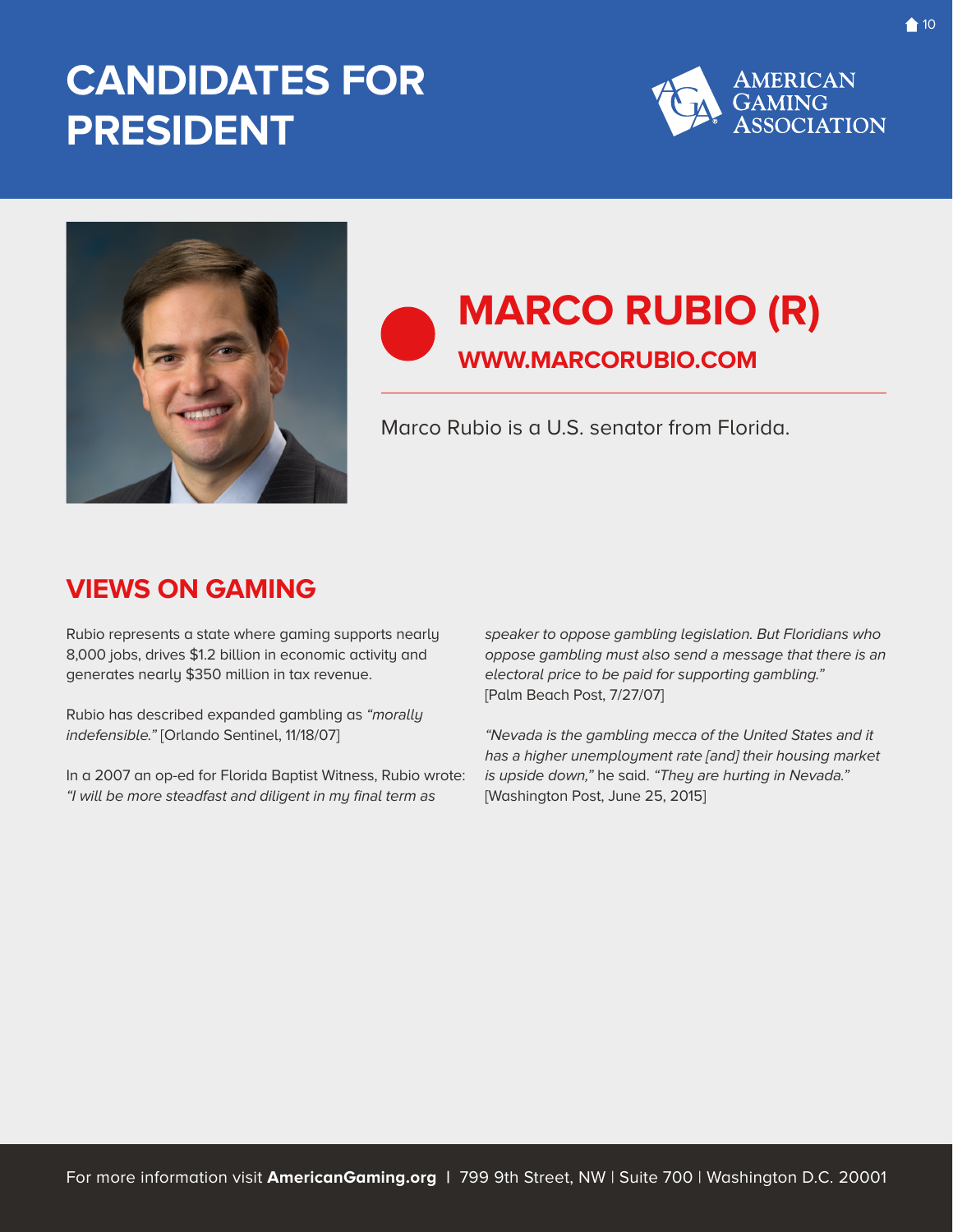

<span id="page-10-0"></span>

### **BERNIE SANDERS (D) WWW.BERNIESANDERS.COM**

Bernie Sanders is a U.S. senator from Vermont.

### **VIEWS ON GAMING**

I understand how vital gaming is to Nevada's economy and the jobs it is creating. In my view, it is up to each state to choose its own policies toward casinos and other gaming destinations.

I also believe that our tribal nations deserve more sovereignty. That includes the right to decide whether to pursue gaming as a source of income and employment for their people.

Gaming is a people-to-people business. I believe that gaming industry employees deserve fair wages, good benefits, and strong worker protections. I also believe that gaming, like other industries, should be regulated in a fair and common-sense way.

I do not think the federal government should make a blanket decision to legalize online gaming. I believe that each state should have the right to determine its own policies toward online gambling, including fantasy sports and online poker.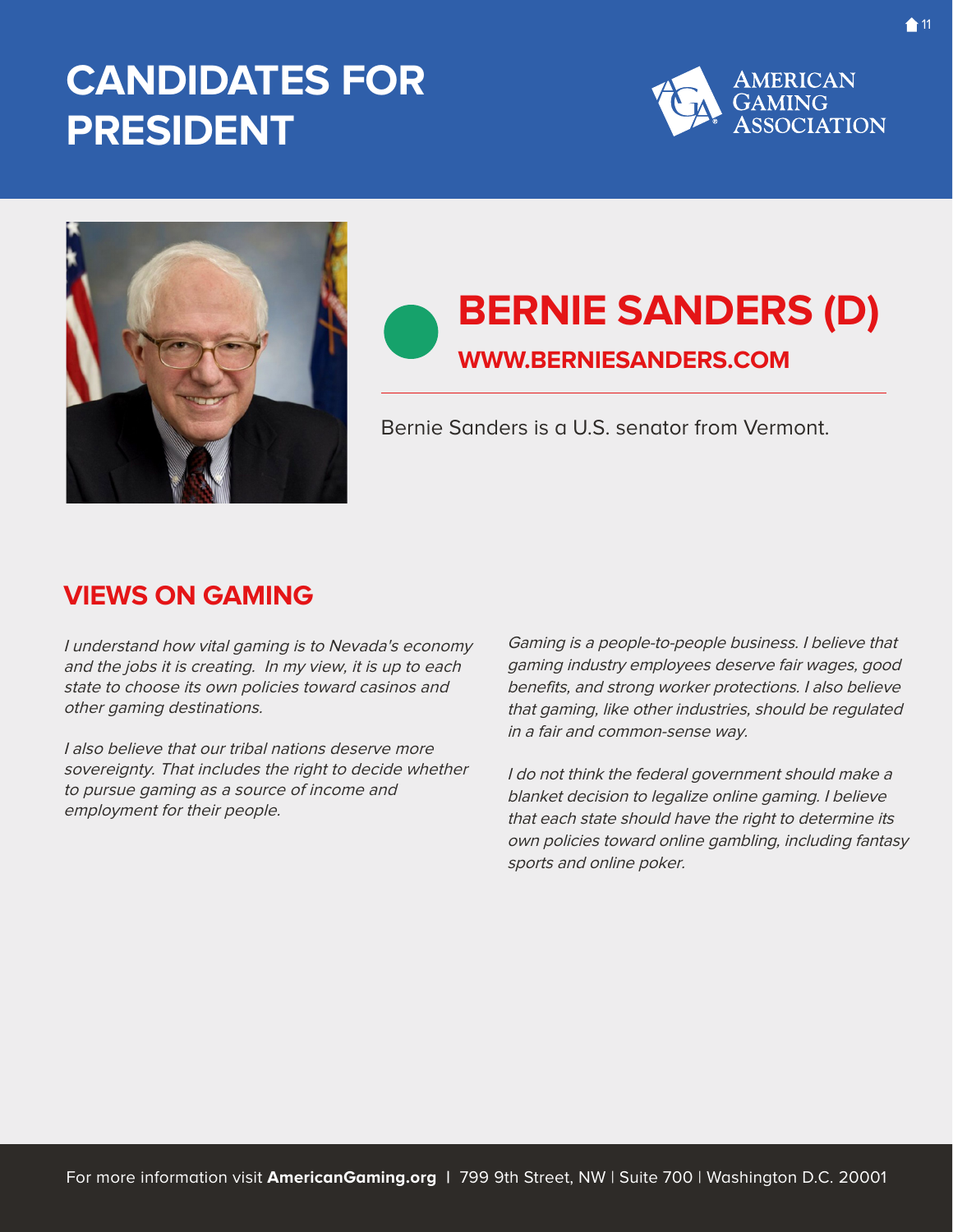

<span id="page-11-0"></span>

# **DONALD TRUMP (R)**

### **WWW.DONALDJTRUMP.COM**

Donald Trump is a real estate developer and businessman.

### **VIEWS ON GAMING**

Trump has built and owned several casinos, including:

- Trump Taj Mahal in Atlantic City
- Trump Marina in Atlantic City
- Trump Plaza Hotel in Atlantic City
- Trump Casino, a riverboat casino in Gary, Indiana

Trump also owns Trump International Hotel, a nongaming property on the Las Vegas Strip.

In a debate last August, Trump said, "I had the good sense to leave Atlantic City, which by the way…every company virtually in Atlantic City went bankrupt. Every company." [Philly Magazine, 8/7/15]

At last a debate last September, Trump said, "And I will tell you this: Atlantic City, I've made a tremendous amount of money in Atlantic City. I left seven years ago, I've gotten great credit for my timing, and that's what I'm all about. I'm a businessman, did really well, really well." [CNN.com, 9/16/15]

In a debate in October, Trump said, "Atlantic City has gone bad…Almost every hotel in Atlantic City has either been in bankruptcy or will be in bankruptcy - the biggest." [Washington Post, 10/28/15]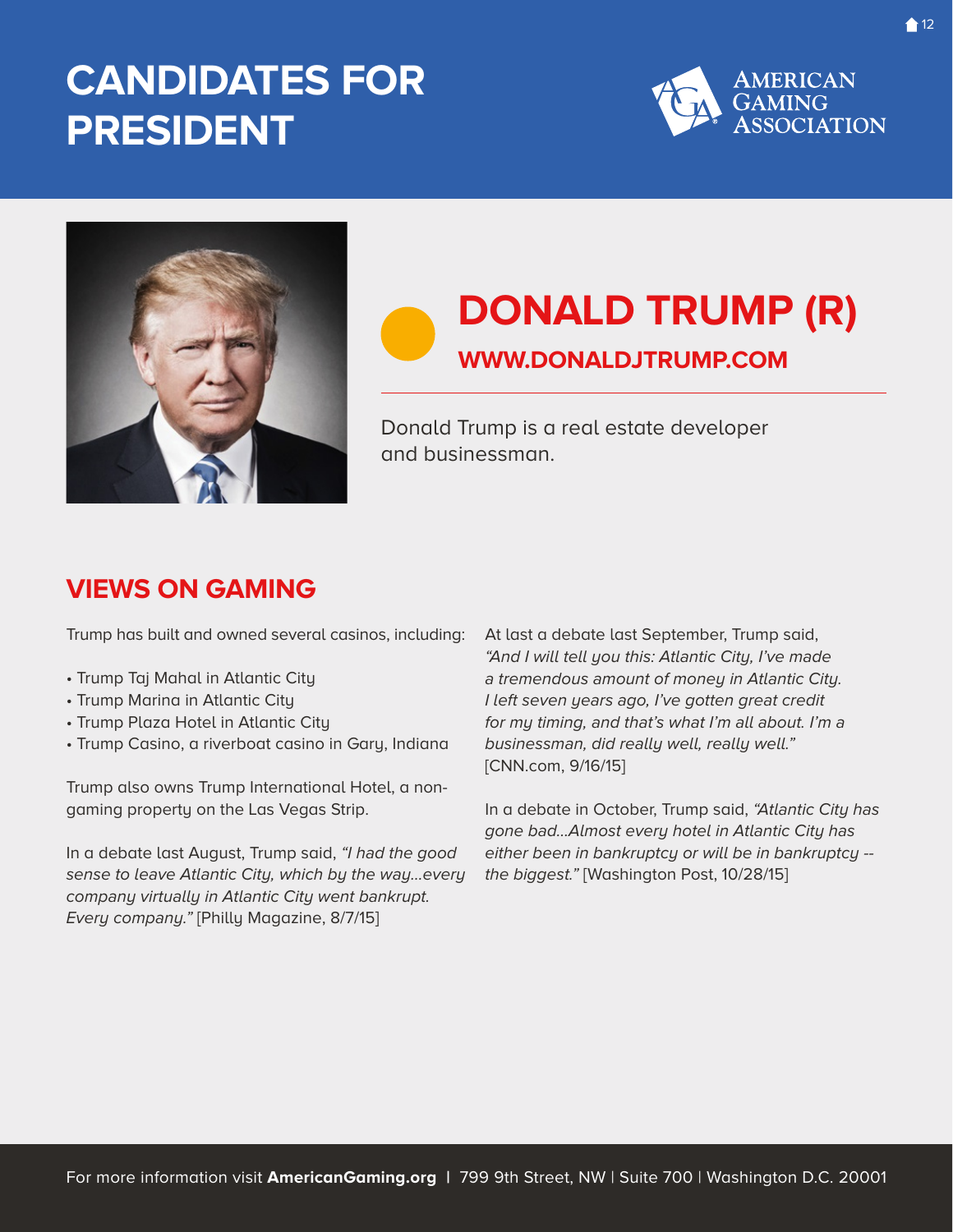# <span id="page-12-0"></span>**NEVADA CAUCUSES**





### **DEMOCRATIC**

**Date:**  Saturday, February 20, 2016

#### **Where:**

To Be Announced. Please click **[here](http://nvsos.gov/Modules/ShowDocument.aspx?documentid=4004)** for a list of caucus training events.

#### **Eligible Participants:**

Open to all registered Democrats. If you are not already registered but eligible to vote, you may complete a registration form and participate on the day of the caucus. If you will be 18 by November 8, 2016 and are otherwise eligible to vote, you may participate in the caucus.

#### **Basic Caucus Process:**

First, you will register or sign in at your caucus location. The precinct chair will welcome you and explain the rules. Next, the precinct chair will count all the attendees and determine the minimum number of people that must be in a candidate's group to be awarded a delegate. This is known as "viability."

After viability is determined, participants will physically join their neighbors in support of their preferred candidates, or declare themselves uncommitted. This is as simple as going toward the corner of the room that has been reserved for a candidate. After the first alignment, members of viable groups can make a pitch to try to recruit members of non-viable groups to join their candidate. Once the second alignment has taken place and all groups are viable, the number of delegates will be determined. Each group will then elect their delegates who will attend the county convention on April 2. Finally, a member of each preference group will verify the results and the precinct chair report the results to the Nevada State Democratic Party.

#### **Contact Information:**

**Email:** news@nvdems.com **Website:** www.nvdems.com

6233 Dean Martin Drive Las Vegas, NV 89118 Telephone: (702) 737-8683

1465 Terminal Way, Suite 1 Reno, NV 89502 Phone: 775-323-8683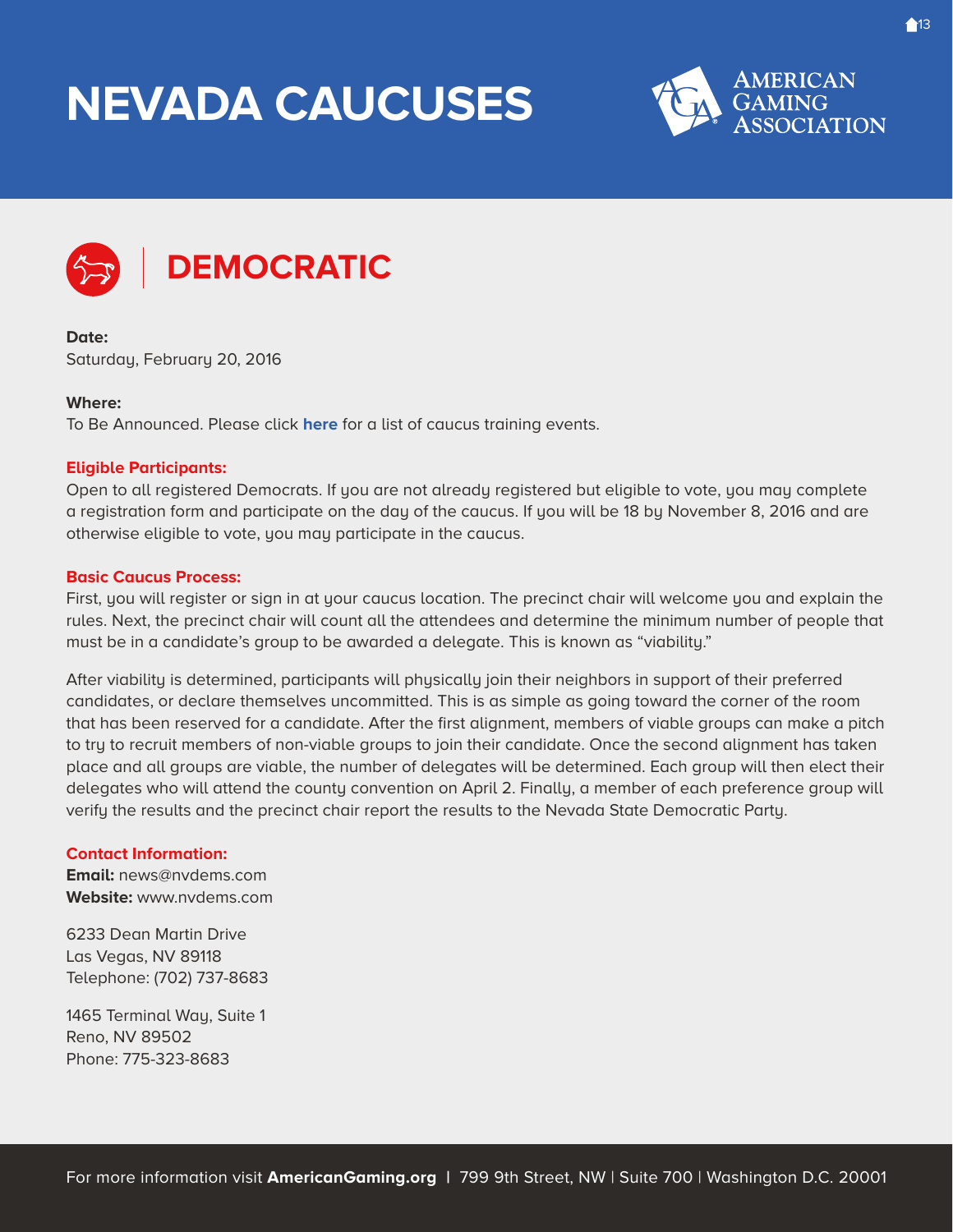# **NEVADA CAUCUSES**





### **REPUBLICANS**

**Date:**  Tuesday, February 23, 2016

**Where:** Will be announced after January 1st, 2016.

### **Eligible Participants:**

Must be a registered voter with the Republican Party at least 10 days prior to the Caucus (Saturday, February 13th, 2016). Also, if you are 17 years old and will be 18 years old on or before November 8, 2016, you will be welcome to participate when you register as a Republican. A government-issued photo ID is required.

#### **Basic Caucus Process:**

All Republican caucuses in Nevada will start between 5:00 pm and 7:00 pm on Tuesday, February 23rd, 2016. At that time you will sign in with a local Republican volunteer who will verify that you are a registered Republican. To participate you must show one of the following: a Nevada-issued driver license or a Nevadaissued ID card, or a federal-issued passport or military photo ID. After everyone has signed in, the caucus will start.

The caucus will begin by electing a caucus chair and secretary. These two people will be in charge of running the precinct caucus. Generally the local county volunteers that called the meeting to order are elected by voice vote. After that, there will be an election of delegates and alternate delegates from your precinct caucus to the county convention in the spring. Delegates have the right to vote at the county convention. And each delegate has an alternate delegate who will vote in their place in case they are unable to attend the county convention.

Each precinct caucus will be allocated a certain number of delegates and alternates. Anyone may run as a delegate or as an alternate delegate, and the individuals that receive the most votes are elected to represent the precinct at the county convention. Most people vote for delegates and alternate delegates that support the same candidate that they do.

After that, the caucus chair will ask if anyone wants to submit, in writing, an issue to be considered in the county platform. The platform is a document that expresses the beliefs and values of the county party. Issues submitted at the precinct caucus are debated and voted on at the county convention in the spring, and those that pass become part of the official county platform.

Once all platform issues have been submitted, the caucus chair will ask one person supporting each Republican candidate to stand up and briefly tell everyone attending why they should support their candidate.